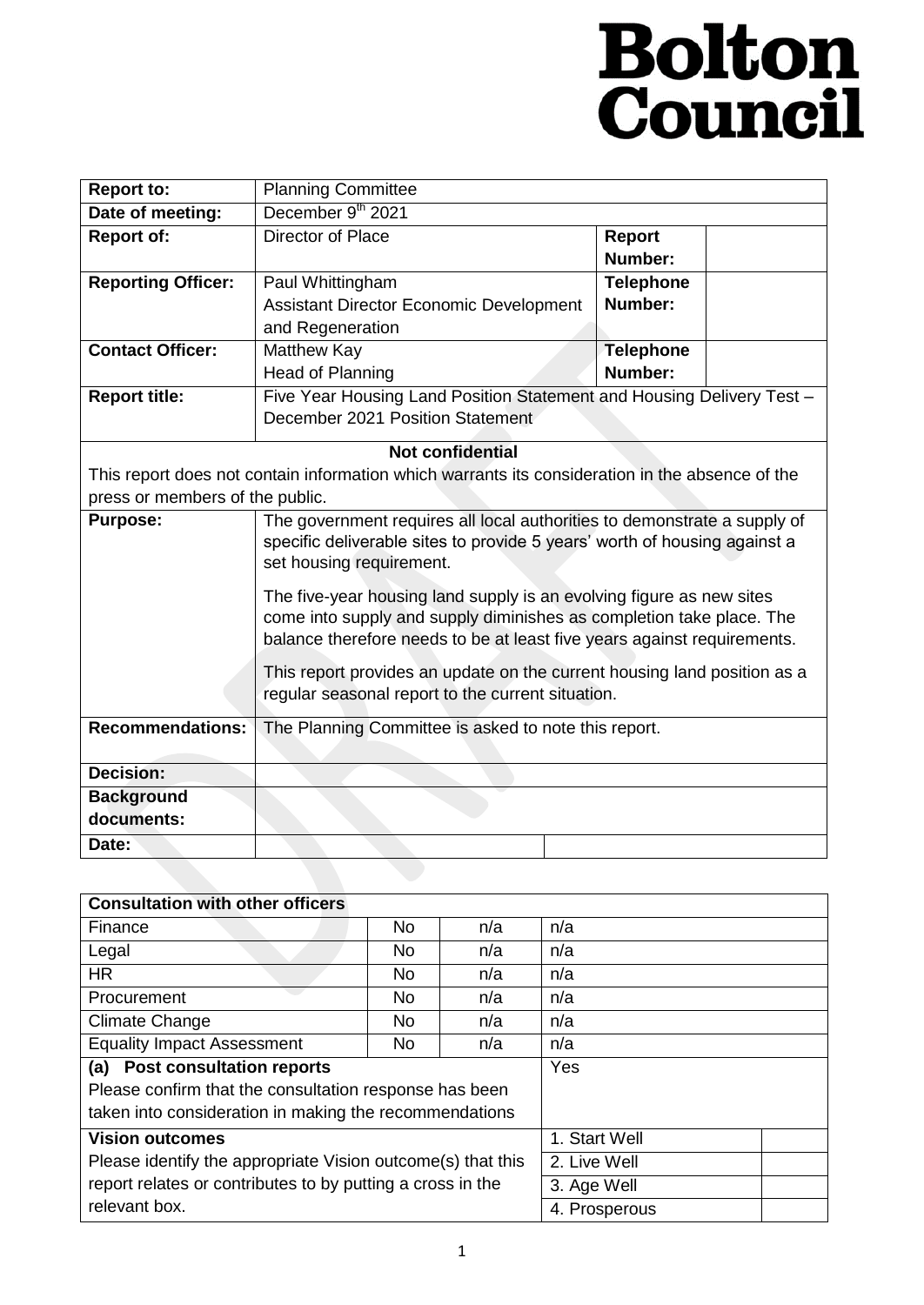|                    |                                                                           | 5. Clean and Green        |              |
|--------------------|---------------------------------------------------------------------------|---------------------------|--------------|
|                    |                                                                           | 6. Strong and Distinctive | $\mathsf{x}$ |
| 1. Start Well      | Our children get the best possible start in life, so that they have every |                           |              |
|                    | chance to succeed and be happy.                                           |                           |              |
| 2. Live Well       | The health and wellbeing of our residents is improved, so that they can   |                           |              |
|                    | live healthy, fulfilling lives for longer.                                |                           |              |
| 3. Age Well        | Older people in Bolton stay healthier for longer and feel more            |                           |              |
|                    | connected with their communities.                                         |                           |              |
| 4. Prosperous      | Businesses and investment are attracted to the borough, matching our      |                           |              |
|                    | workforce's skills with modern opportunities and employment.              |                           |              |
| 5. Clean and Green | Our environment is protected and improved so that more people enjoy       |                           |              |
|                    | it, care for it and are active in it.                                     |                           |              |
| 6. Strong and      | Stronger, cohesive, more confident communities in which people feel       |                           |              |
| <b>Distinctive</b> | safe, welcome and connected.                                              |                           |              |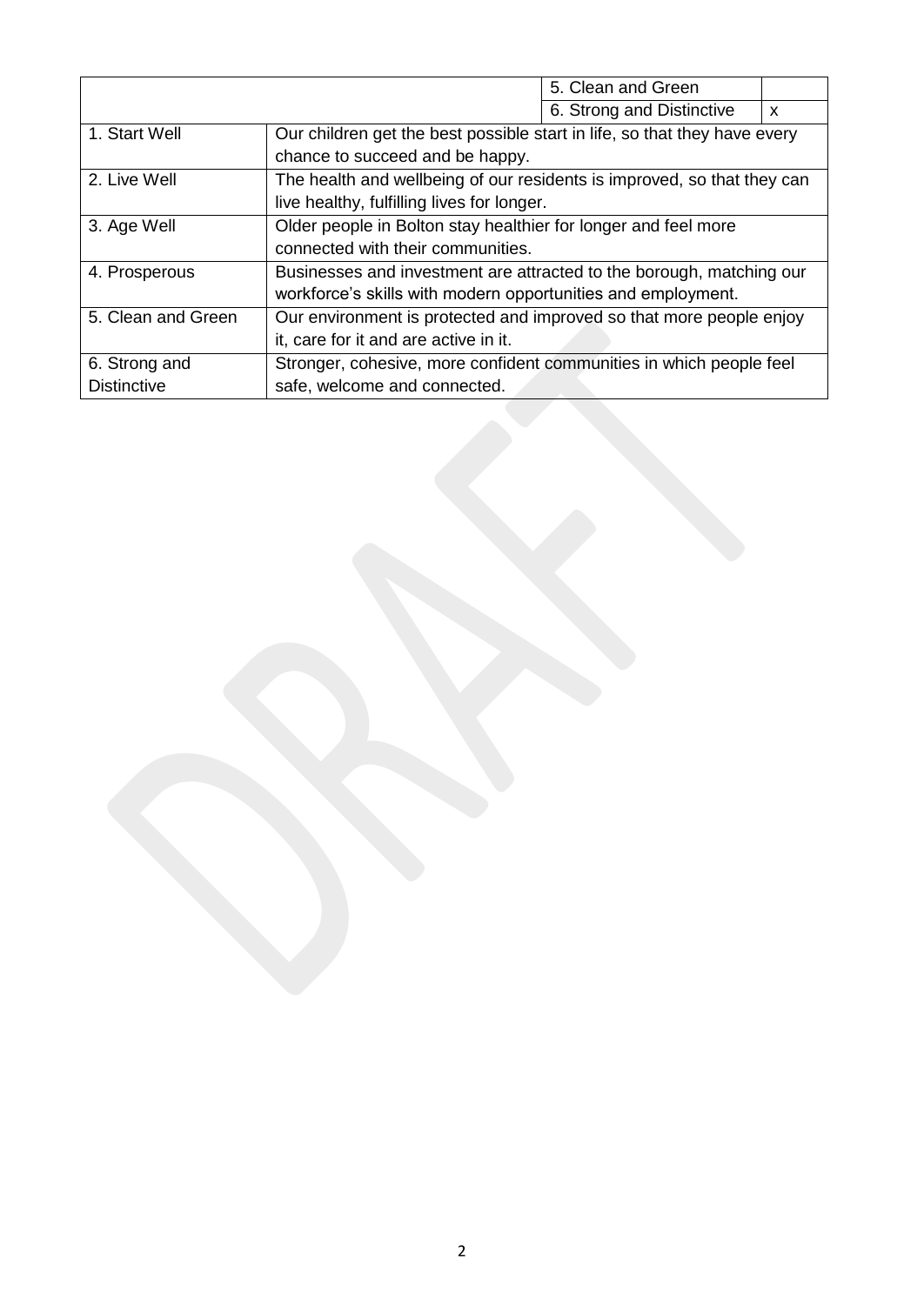# 1. **INTRODUCTION & BACKGROUND**

- 1.1. The government requires all local authorities to demonstrate a supply of specific deliverable sites to provide 5 years' worth of housing against a set housing requirement. The Housing Delivery Test is the mechanism to monitor housing deliver against the government target for each local authority.
- 1.2. Either or both need to be met to avoid current NPPF presumption in favour of sustainable development and risk of losing appeals as policies, particularly on protected open land are ruled out of date and therefore carry limited weight.
- 1.3. The five-year housing land supply is an evolving figure as new sites come into supply and supply diminishes as completion take place. The balance therefore needs to be at least five years against requirements.

# 2. **ISSUES**

# **Five-Year Requirement**

- 2.1. The five-year requirement is set out in an adopted Development or Local Plan or using the government's standard method, which is based on household projections, adjusted for affordability.
- 2.2. For Bolton until adoption of the Places for Everyone or a subsequent Local Plan, the annual requirement using the government's standard method is 776.

### **Five-Year Supply**

- 2.3. Bolton's Authority Monitoring report for 2019/20 showed a supply of deliverable sites of 3.9 years. In the intervening time the council's position has improved with planning approvals of several major residential schemes. The current position is that Bolton's 5-year supply of deliverable sites is now closer to the required 5-year position, being estimated at 4.8 years, though this is likely to drop down again as forthcoming completions are monitored over coming weeks. This figure is subject to the completions data as of September 21, and with several sites with outline permission with supporting evidence of deliver contributing to the supply.
- 2.4. Consequence: Presumption in favour of sustainable development applies if the supply is under 5 years and is vulnerable to challenge if not substantially above this. It is suggested that a supply of 5.5 years on up would be sufficient to demonstrate a deliverable 5-year supply, taking into account completions and schemes falling away.

# 3. **HOUSING DELIVERY TEST POSITION**

- 3.1. The results of the 2020 Housing Delivery Test published in January 2021 showed that Bolton had delivered 66% of the annual housing requirement. The 2021 results have not yet been published but will include a four-month adjustment to account for disruption caused by Covid-19.
- 3.2. Consequences: Bolton must prepare a Housing Delivery Test Action Plan, add 20% requirement to 5-year supply and determine planning applications in line with presumption of sustainable development.

### **More regular monitoring of the five-year supply**

3.3. To report the five-year housing supply at more regular intervals with the intention to report in April (to tie in with annual monitoring), July, October, and January/February.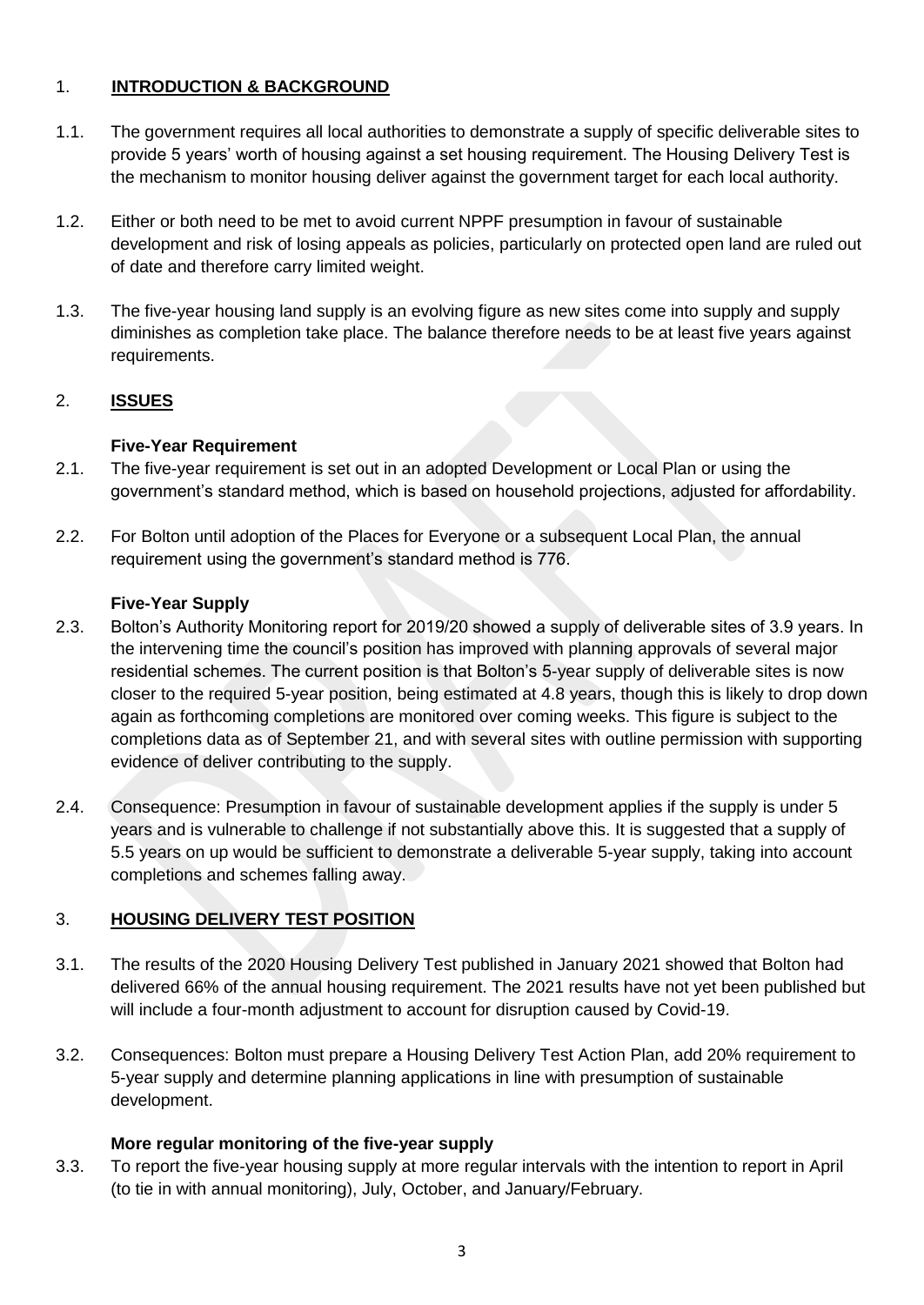#### **Next quarter**

3.4. To maintain and progress the five-year supply position with additional information on delivery rates and completions, and with decisions to be made on several large planning applications awaiting determination.

# 4. **RISKS**

- 4.1. 5-year supply is a snapshot with completed schemes exiting the supply as new schemes are approved and added.
- 4.2. Significant completion for example of high-density schemes will result in significant falls in deliverable sites unless more are either approved, outlines progress to reserved matters and into delivery or additional land, for example through council disposals proceeds.
- 4.3. Developer challenges to assumptions, delivery rates, starts etc, being mitigated by more ongoing engagement with developers and submission of delivery statements.
- 5. **IMPACTS AND IMPLICATIONS:** (If your report includes any impacts/implications you must ensure the relevant department has signed it off)
- 5.1 **Financial** (if no financial impacts/implications state "NONE")
- 5.1.1 NONE
- 5.2 **Legal** (if no legal impacts/implications state "NONE")
- 5.2.1 NONE
- 5.3 **HR** (if no HR impacts/implications state "NONE")
- 5.3.1 NONE
- 5.4 **Climate Change** (if no climate change impacts/implications {positive or negative} state "NONE")
- 5.4.1 NONE
- 5.5 **Other** (if no other impacts/implications state "NONE")
- 5.5.1 NONE

#### 6. **EQUALITY IMPACT ASSESSMENT (EIA)**

- 6.1. Under the Equality Act 2010, the council has a general duty to have due regard to the need to:
	- 1. **eliminate unlawful discrimination**, harassment, victimisation and any other conduct prohibited by the Act;
	- 2. **advance equality of opportunity** between people who share a protected characteristic and people who do not share it; and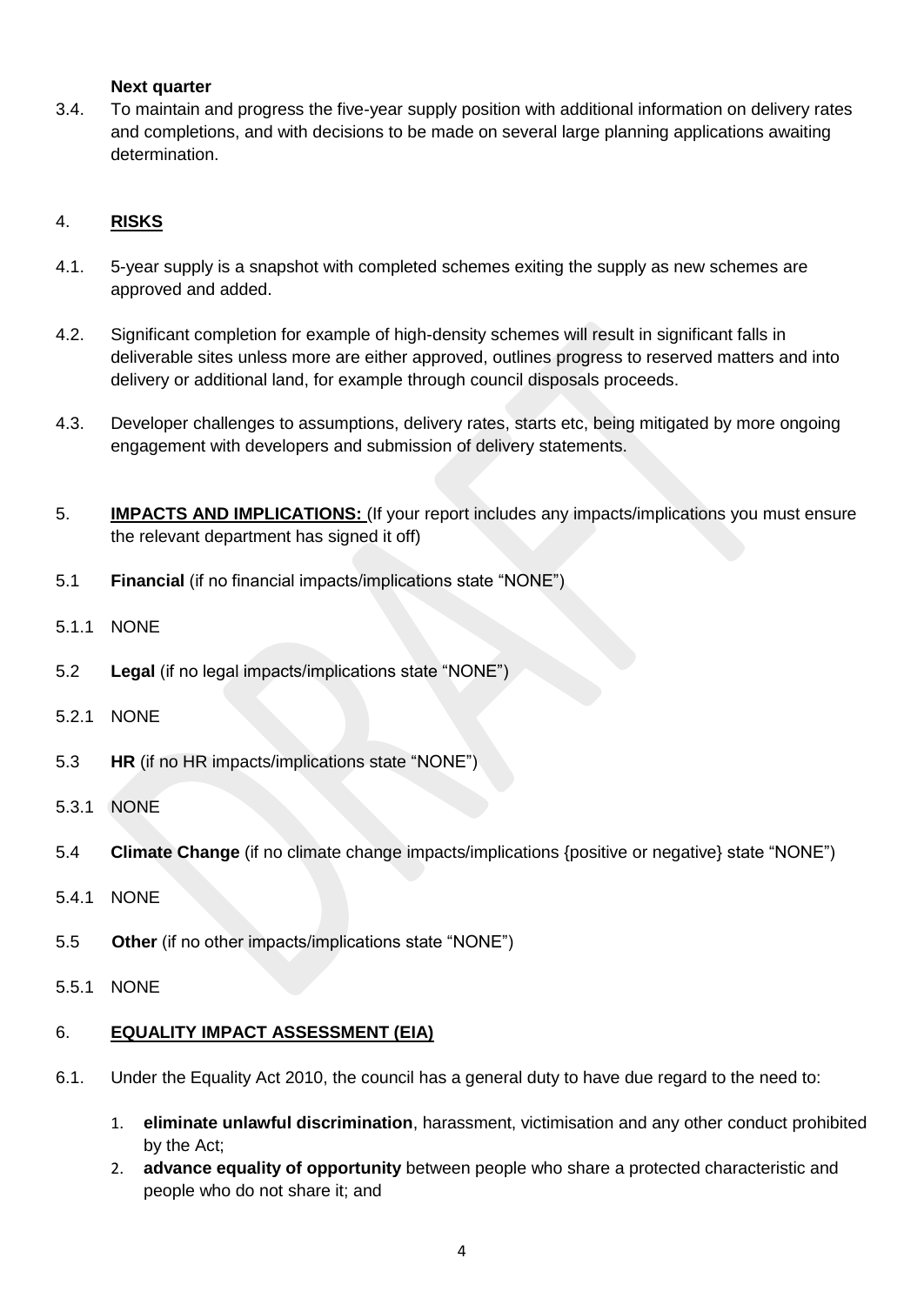- 3. **foster good relations** between people who share a protected characteristic and people who do not share it.
- 6.2. It is important to consider how the proposals contained within this report may impact positively or negatively on protected characteristics. It has been determined that due to this report being of housing land supply, it is not anticipated that the proposals within this report will have a differential impact on any of Bolton's diversity groups, including staff. A full EIA is therefore not required at this stage.
- 7. **CONSULTATION** (Do you need to consult Members, Customers / Service Users, other Council Departments, Unions, will other consultation take place (eg. Planning etc)?
- 7.1. No
- 8. **VISION 2030** (Please state how your proposals help achieve the 2030 Vision.)
- 8.1. No
- 9. **RECOMMENDATIONS** (This text should be exactly the same as on the front cover)
- 9.1. The Planning Committee is asked to note this report.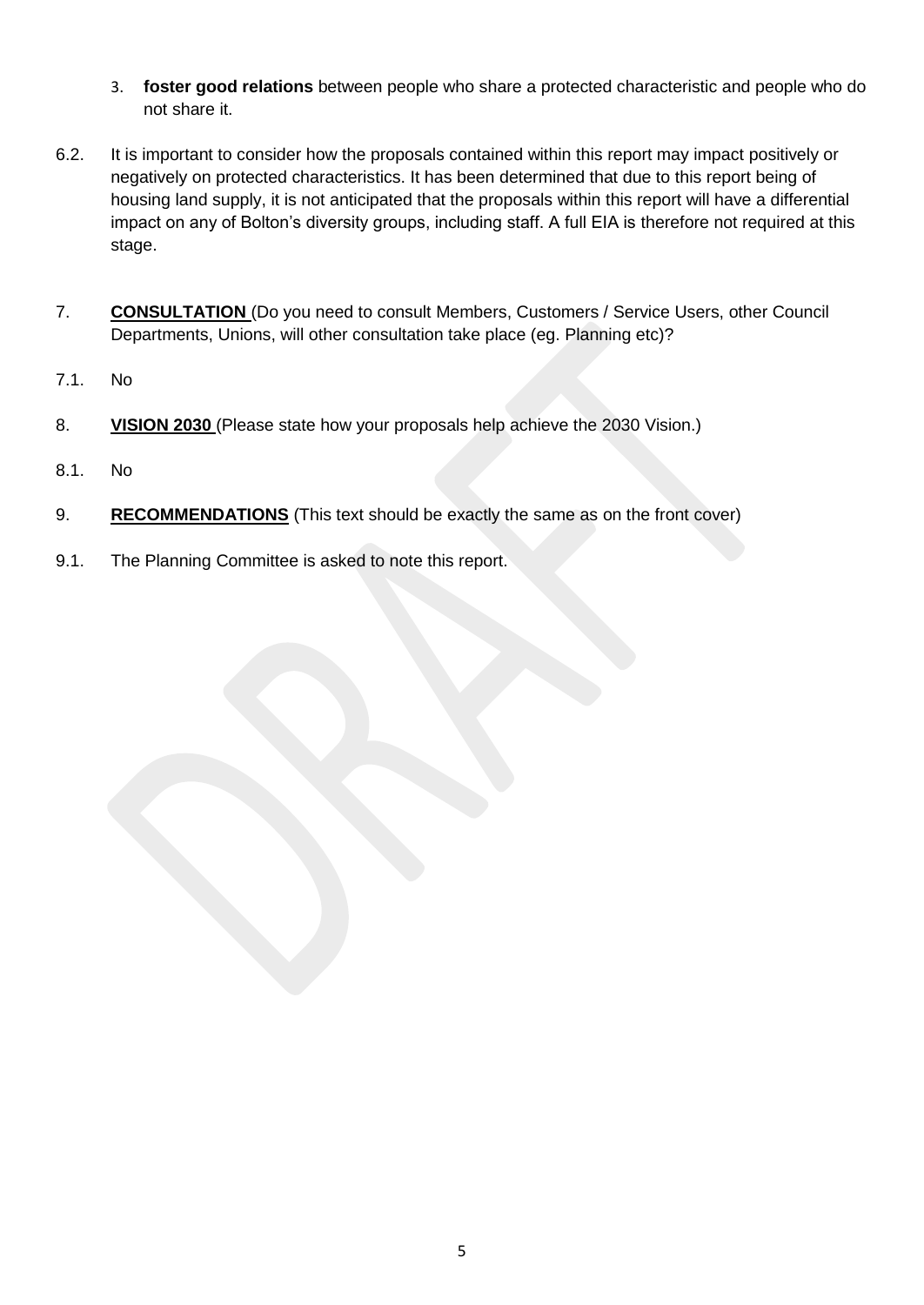# **Equality Impact Assessment – (Part 1 – Screening)**

#### **Title of report or proposal:**

Five Year Housing Land Position Statement and Housing Delivery Test – December 2021 Position **Statement** 

| Directorate:    | Place      |
|-----------------|------------|
| <b>Section:</b> | Planning   |
| Date:           | 09/12/2021 |

Public sector bodies need to be able to evidence that they have given due regard to the impact and potential impact on all people with 'protected characteristics' in shaping policy, in delivering services, and in relation to their own employees.

Under the Equality Act 2010, the council has a general duty to have due regard to the need to:

- 1. **eliminate unlawful discrimination**, harassment, victimisation and any other conduct prohibited by the Act;
- 2. **advance equality of opportunity** between people who share a protected characteristic and people who do not share it; and
- 3. **foster good relations** between people who share a protected characteristic and people who do not share it.

By completing the following questions the three parts of the equality duty will be consciously considered as part of the decision-making process.

Details of the outcome of the Equality Impact Assessment must also be included in the main body of the report.